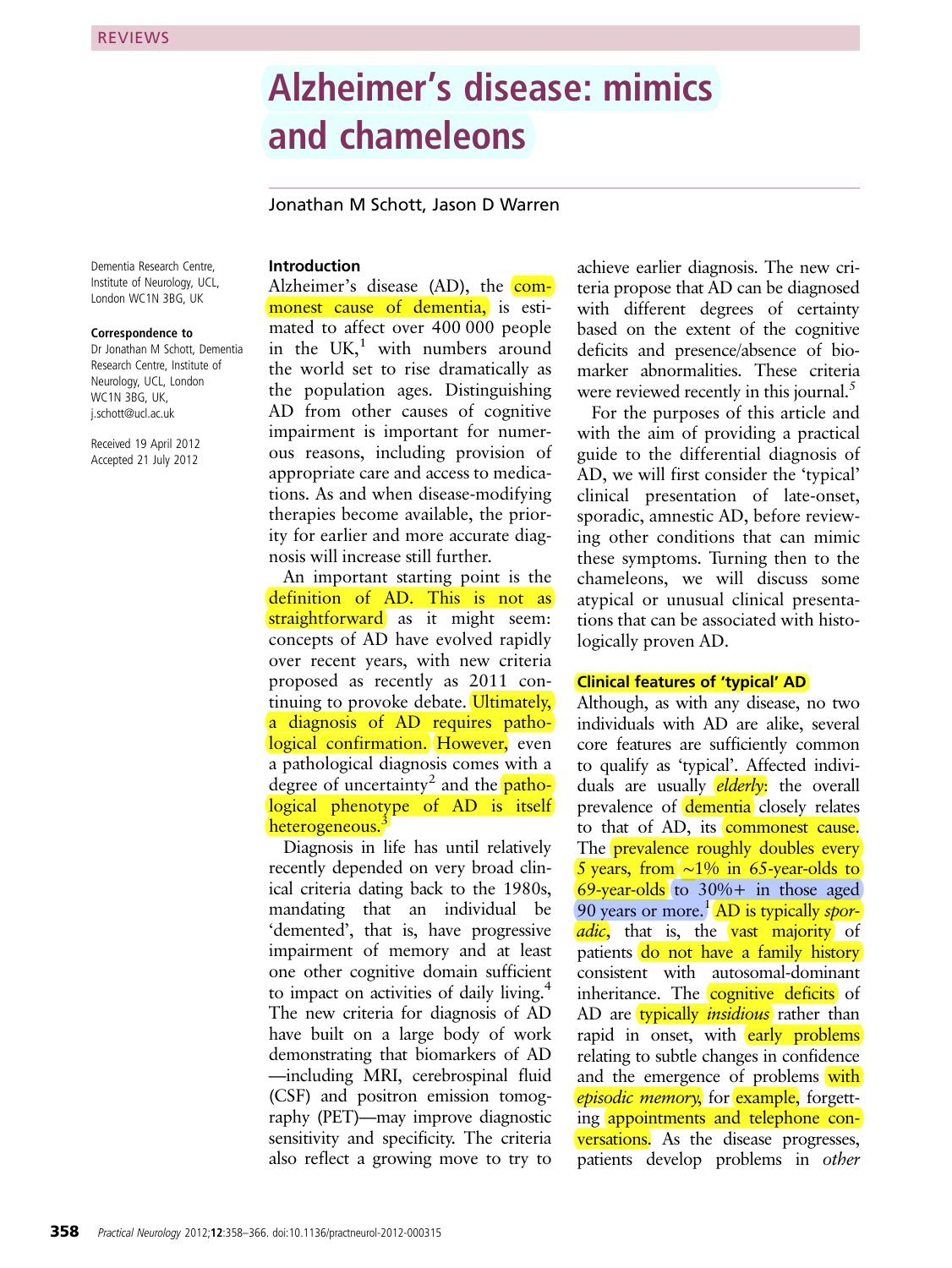cognitive domains including anomia; problems with route finding and orientation; problems with arithmetic (eg, handling money) and spelling; and difficulties with multitasking and problem-solving. Whereas a degree of social withdrawal and depression are common, patients with mild–moderate AD typically have a preserved social façade, without major personality change. Early in the disease course the physical examination is typically normal, although later myoclonus is fairly common. The disease typically slowly and relentlessly progresses over several years, with concomitant impairments in activities of daily living requiring increasing assistance, until the patient eventually becomes dependent. Death occurs after a median of ∼7 years,<sup>6</sup> although with considerable variation between individuals. Currently, no investigations are required to reach a diagnosis of AD, although all patients should have blood testing and structural brain imaging as part of the diagnostic work-up.<sup>7</sup> Brain imaging may be normal in the very early stages, but progressive atrophy, usually symmetrical and particularly involving medial temporal lobe structures, is typical. CSF examination is not routinely performed, but would be expected to be acellular and without oligoclonal bands. Where available, testing for CSF β-amyloid (Aβ)1–42 (low) and tau or phosphorylated tau (raised) supports a diagnosis of AD.8 Although not currently part of routine clinical practice, functional imaging using single photon emission computed tomography (SPECT) or glucose PET typically reveals temporo-parietal hypometabolism.9 Amyloid deposition can be imaged in vivo using PET combined with  $11C$  PIB (Pittsburgh Compound B) or a number of relatively  $new$  <sup>18</sup>F  $amyloid$  tracers,  $10$  one of which (Florbetapir, or Amyvid) was recently licensed for clinical use in the USA.

# Mimics: what's not typical AD, but looks like it?

In view of its remarkably high prevalence in the elderly, AD is often the 'default' dementia diagnosis. While many conditions superficially resemble AD, few are really true mimics *(table 1)*. Here we adopt a pragmatic position, and focus on conditions that might mislead an experienced general neurologist. As this group includes several potentially reversible entities, accurate diagnosis is especially important.

# 'Worried well'

Often the most difficult diagnostic challenge arises when a patient presents with very mild cognitive complaints, which could potentially

### Table 1 Mimics and chameleons of Alzheimer's disease (AD)

| <b>AD mimics</b>                                          | <b>Clues to diagnosis</b>                                                                                                              |
|-----------------------------------------------------------|----------------------------------------------------------------------------------------------------------------------------------------|
| Anxiety, worried well*                                    | Evidence for anxiety, neuropsychometric<br>profile, normal MRI                                                                         |
| Depression*                                               | Psychiatric features, neuropsychometric<br>profile, normal MRI                                                                         |
| Other neurodegenerative<br>diseases*                      | Non-AD-like MRI or hypometabolism on<br>functional imaging; abnormal dopamine<br>transporter scan                                      |
| Vascular cognitive<br>impairment*                         | Significant vascular burden, or strategic<br>infarcts on MRI                                                                           |
| Transient epileptic amnesia <sup>+</sup>                  | Clinical seizures, epileptiform changes on<br>FFG                                                                                      |
| Obstructive sleep apnoea <sup>+</sup>                     | Abnormal sleep study                                                                                                                   |
| Autoimmune or<br>paraneoplastic encephalitis <sup>+</sup> | Identifiable antibody, abnormal MRI<br>signal, neuropsychometric profile,<br>evidence of neoplasia                                     |
| Space-occupying lesions <sup>+</sup>                      | Brain imaging findings                                                                                                                 |
| Metabolic disease <sup>#</sup>                            | Blood screen                                                                                                                           |
| Infections <sup>#</sup>                                   | Serology                                                                                                                               |
| Korsakoff's psychosis <sup>#</sup>                        | Significant alcohol history; history of<br>Wernicke's encephalopathy                                                                   |
| AD chameleons                                             |                                                                                                                                        |
| Young onset AD*                                           | Compatible neuropsychometry, MRI <sup>§</sup>                                                                                          |
| Posterior cortical atrophy*                               | Compatible neuropsychometry, MRI,<br>normal ophthalmology exam-visual<br>fields often abnormal in an 'unusual<br>pattern' <sup>§</sup> |
| Rapidly progressive AD <sup>+</sup>                       | ξ                                                                                                                                      |
| Familial AD <sup>+</sup>                                  | Compatible family history, genetics                                                                                                    |
| Logopenic aphasia <sup>T</sup>                            | Speech phenotype, neuropsychometric<br>profile <sup>§</sup>                                                                            |
| Progressive non-fluent<br>aphasia <sup>†</sup>            | ş                                                                                                                                      |
| Semantic dementia-like<br>syndrome <sup>#</sup>           | ş                                                                                                                                      |
| Frontal/dysexecutive AD <sup>+</sup>                      | ş                                                                                                                                      |

\*Common.

† Uncommon but important.

‡ Unusual/theoretical.

§ For each of these syndromes, cerebrospinal fluid profile (raised total or p-tau, low Aβ1–42, elevated Aβ1–42/tau ratio) if available or, when clinically available, amyloid positron emission tomography imaging may suggest AD.

represent early AD, but might also reflect the effects of ageing or anxiety. The situation is further complicated by evidence suggesting that older individuals with concerns about memory but no objective impairment (so-called worried well) may have a higher incidence of subsequent conversion to  $AD<sup>11</sup>$ . In our experience, cognitive symptoms more suggestive of anxiety than degeneration include concerns about normal phenomena (eg, not remembering why one has entered a room or going on 'automatic pilot' when driving) or reports of dramatic worsening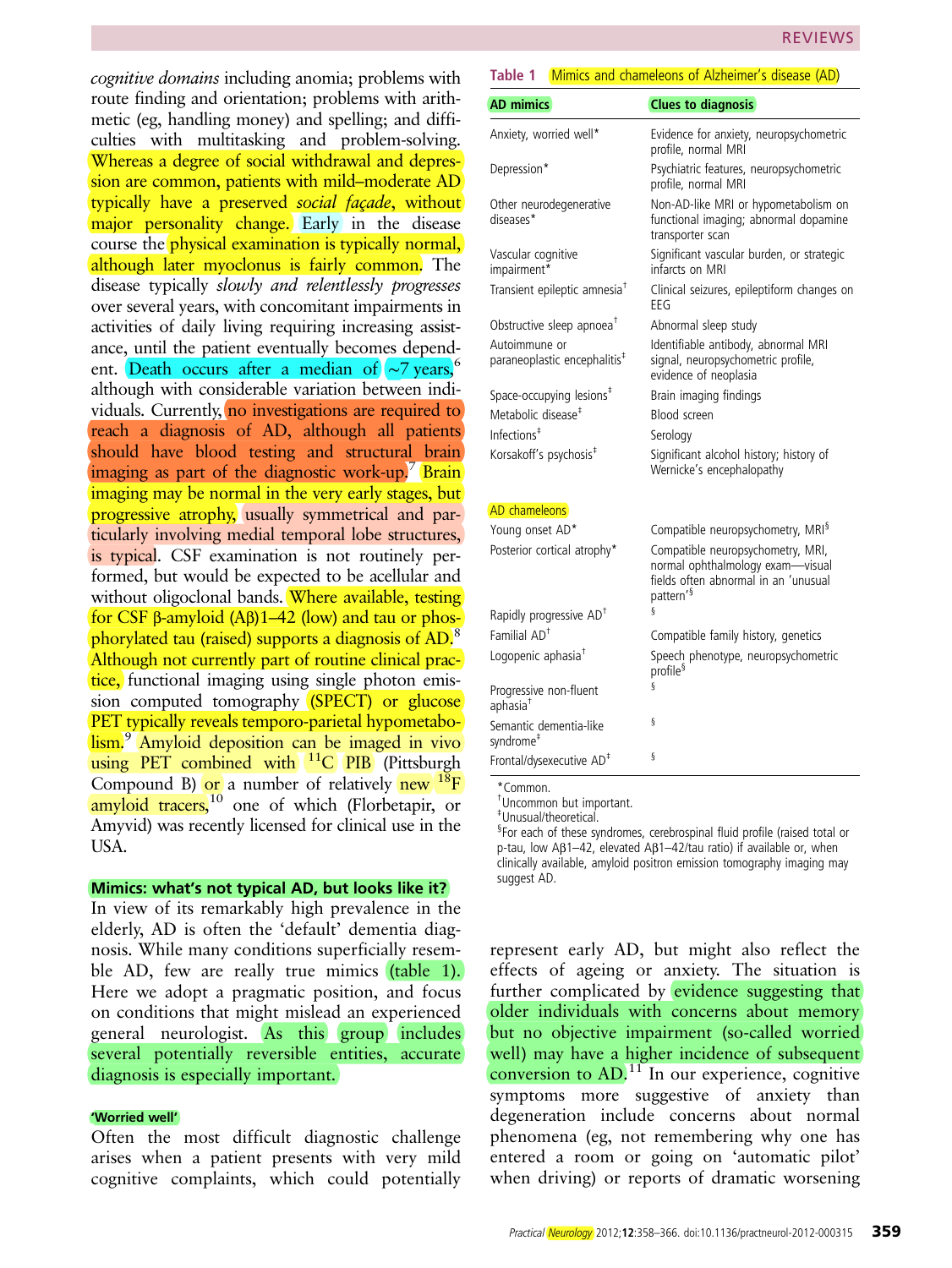with stressors despite normal function at other times. Obtaining a collateral history is paramount, and may be very revealing.<sup>12</sup> Often, the anxious patient is more concerned than the informant, whereas the opposite is more typical in AD. There is some evidence to suggest that individuals asked to bring a collateral source to a consultation but who attend alone are less likely to have an organic cause for their symptoms.<sup>13</sup> A further pointer to anxiety may be impaired performance on bedside cognitive testing despite demonstrably competent and unchanged performance in everyday life. On the contrary, deteriorating occupational or social confidence (particularly when corroborated by others) and early loss of topographical or visuospatial awareness are red flags for AD even in an otherwise competent individual. The extent to which it is appropriate to investigate the 'worried well' depends on the situation. Formal neuropsychometry is very helpful in determining whether there are objective focal impairments, which when present should prompt further investigation. In case of doubt, interval assessment and investigation may help to determine whether there has been objective evidence for decline, as would be expected in a neurodegenerative condition.

### Depression and other psychiatric disorders

The pattern of cognitive impairment associated with depression may overlap with that seen in the worried well, and is often qualitatively different from that seen in AD. Impaired concentration and attention is often prominent, leading to poor registration of information: where patients do attend to the task in hand, performance may improve dramatically. Direct questioning may reveal biological symptoms of depression, and it may be helpful to ask specifically about current and past stressors, and for the presence of ruminations and impaired concentration. Depression, however, may complicate existing AD, and there is a growing body of evidence to suggest that depression may either be a risk factor or an early manifestation of AD, consistent with the dysfunction of limbic structures predicted on neuroanatomical grounds. We are particularly cautious about attributing cognitive concerns to depression in older individuals particularly without obvious stressors or previous psychiatric illness. In such cases we investigate, treat the depression and have a low threshold for keeping the patient under review until the situation is clarified.

### **Metabolic**

It is important to exclude metabolic conditions that may influence cognition, and we routinely check glucose, B12, folate and thyroid function in all patients. Although it is not uncommon to detect abnormalities in these variables, particularly in the elderly, it is rare in our practice for these conditions to be profound, or on careful questioning closely to mimic AD; there is ongoing debate as to whether certain vitamin deficiencies may be risk factors for AD. It is important to correct/treat any such abnormalities, and in selected cases this can give quite dramatic improvements.<sup>14</sup> However, we would usually be cautious about attributing progressive episodic memory impairment or other focal deficits to metabolic derangements, particularly with imaging evidence for atrophy.

# **Infection**

Although several acute infections—notably herpes simplex encephalitis—may lead to memory impairments that in the chronic state might resemble those of AD, infection is not usually a realistic mimic of AD, either on history or on cognitive examination. Primary HIV infection or syphilis can undoubtedly cause cognitive impairment, but we have not seen either truly mimicking AD clinically, and both can be excluded through appropriate investigations.

### Tumours, space-occupying lesions and hydrocephalus

Mass lesions involving the temporal lobes can cause progressive memory impairments conceivably resembling AD, but this is not common and is easily resolved through structural imaging. Normal pressure hydrocephalus (NPH) is a controversial entity, classically associated with the triad of cognitive impairment, urinary incontinence and gait disturbance. The frequency by which NPH is diagnosed varies very widely between centres, and, at least in our experience, rarely mimics classical AD. Although the role of Alzheimer pathology in NPH is debated, there is evidence that individuals with significant plaques and tangles have worse outcomes following shunting, suggesting that AD biomarkers may have role in selecting patients for surgery.<sup>15</sup>

# Autoimmune cognitive syndromes

The spectrum of autoimmune disorders affecting the central nervous system has expanded dramatically over the last decade. Several antibodies can cause paraneoplastic or non-paraneoplastic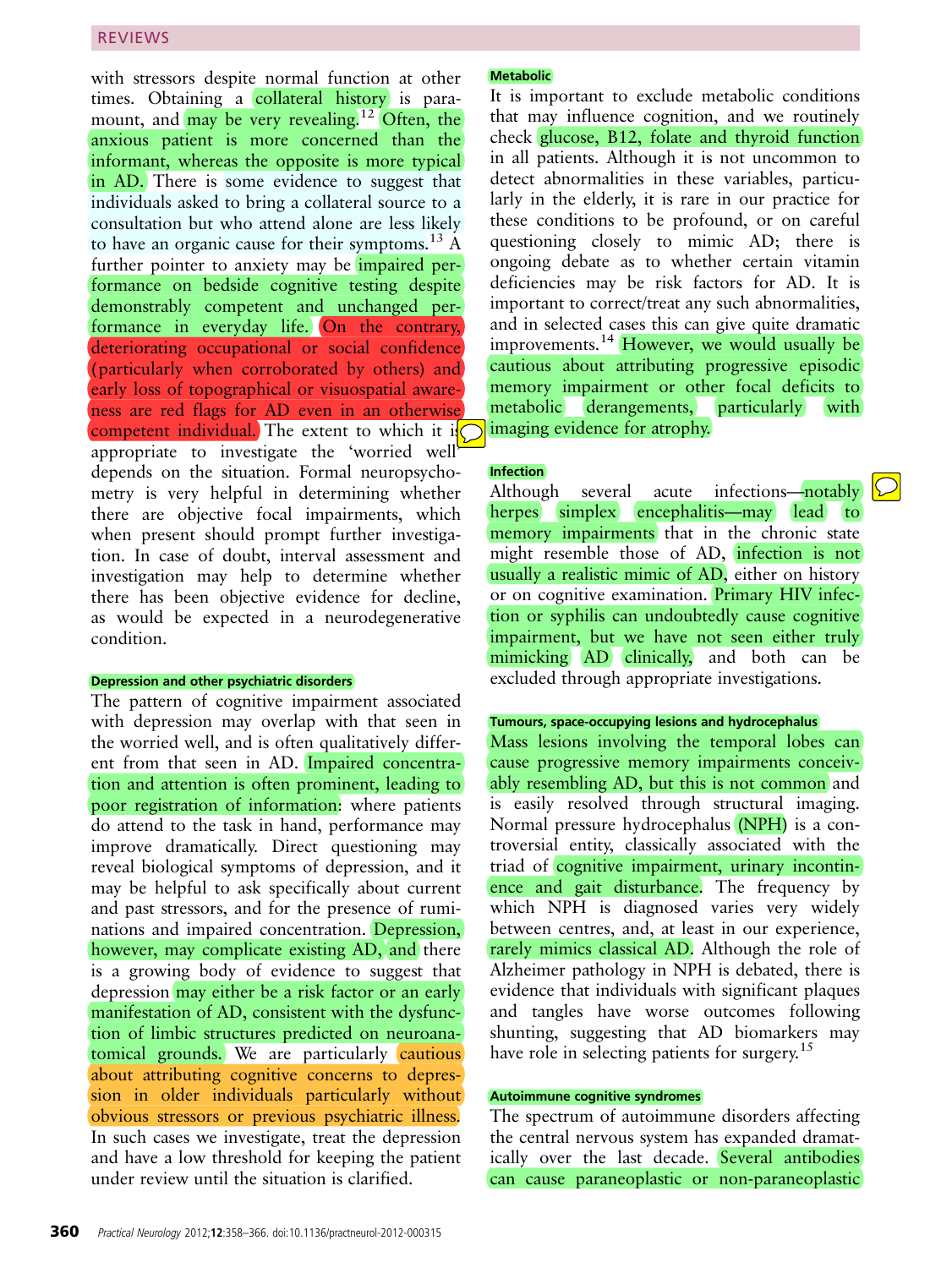limbic encephalopathies (there have been recent reviews on both in this journal).<sup>16 17</sup> These conditions are usually distinct from typical AD, being rapid and associated with acute encephalopathy, seizures and/or movement disorders, and often signal change on MRI. Patients who have recovered from limbic encephalitis—particularly  $\bigcirc$  hanges needs to be correlated with the clinical voltage-gated potassium channel complex receptor antibody (LGi1 (leucine-rich glioma inactivated 1 gene)) type—may be left with a dense amnesia and focal hippocampal atrophy on MRI, which superficially may resemble AD. However, the type of amnesia in such patients is usually different from that seen in AD, taking the form of a dense and often temporally ungraded loss of memory for events for many years preceding the acute illness.<sup>18</sup> However, the **spectrum** of recognised phenotypes associated with these disorders continues to expand, and there are at least anecdoctal reports of elderly patients with a syndrome of insidiously progressive amnesia and hippocampal atrophy closely resembling AD; and a recent study demonstrated synaptic autoimmunity in a proportion of patients with NMDA receptor antibodies and unexplained slowly progressive cognitive impairment.<sup>19</sup> Pragmatically, where the differential diagnosis includes autoimmunity and AD, clinicians should consider testing for neuronal-specific antibodies and/or assessing the CSF for AD markers.

### Vascular Cognitive Impairment

Vascular cognitive impairment (VCI) is very common and can—at least clinically—closely resemble AD. As with AD, VCI becomes more common with age and in contrast to previous dogma, is more usually associated with insidiously progressive than stepwise evolution.<sup>20</sup> AD and VCI share many risk factors—notably hypertension, and commonly coexist. Clinical clues to a diagnosis of VCI include cognitive slowing, relatively preserved episodic memory, lack of mental flexibility and subtle personality change. The presence of a brisk jaw jerk, facial jerks and deep tendon reflexes—with or without asymmetry—often with flexor plantars is suggestive of VCI; the classical 'marche à petits pas' gait is useful when present, but in our experience—at least in a cognitive clinic—is not particularly common. The absence of conventional vascular risk factors, although not excluding the diagnosis, should prompt reappraisal. Imaging—particularly with T2/fluid attenuated inversion recovery MRI—has revolutionised the diagnosis of

cerebrovascular disease, and is generally decisive; the diagnosis of VCI becomes untenable if the scan shows no significant vascular damage. It is important not to overcall the extent of vascular burden: a small vascular load is common in the elderly and the pattern and extent of vascular picture. It is also important not to be distracted by the vascular pathology and to ignore the presence of medial temporal lobe atrophy, which may point to coexistent or even dominant AD pathology. On the contrary, strategic vascular damage (eg, affecting the thalamus) may produce a disproportionate cognitive deficit even if the overall vascular burden is mild.<sup>21</sup> Detailed history taking may reveal a history of acute decline in such patients. When performed,  $T2^*$  or susceptibilityweighted imaging can usefully demonstrate the presence of iron, and thus cerebral microbleeds. Microbleeds in subcortical structures are typical of vascular disease, whereas lobar-specific microbleeds are thought to reflect amyloid angiopathy and thus may be markers of AD pathology, although they only occur in minority of cases. $<sup>2</sup>$ </sup>

# Epilepsy

Epilepsy and AD are both very common and not infrequently coexist. However, seizures do not typically occur as a consequence of AD pathology until the disease is advanced. Medial temporal lobe seizures can lead to significant memory impairment—transient epileptiform amnesia (TEA)—in the absence of other seizure-related phenomena. Very frequent, subclinical seizure activity can produce a clinical syndrome reminiscent of AD. Clinical features that should raise suspicion of TEA include periods of dense amnesia for distinct events (eg holidays) with relative preservation at other times, amounting to 'gaps' in the memory record; worsening after sleep; and a history of olfactory hallucinations, staring episodes or automatisms suggestive of epileptic activity.<sup>23</sup> Prolonged EEG may be required to determine epileptiform activity, and in addition to brain MRI, we have a low threshold for checking VGKC receptor complex and NMDA antibodies (although these are rarely positive) and examining the CSF in such patients.

# Drugs and alcohol

Drugs and alcohol can both cause significant cognitive decline, but neither in isolation produces a clinical syndrome likely to be mistaken for AD. One possible exception is Korsakoff's psychosis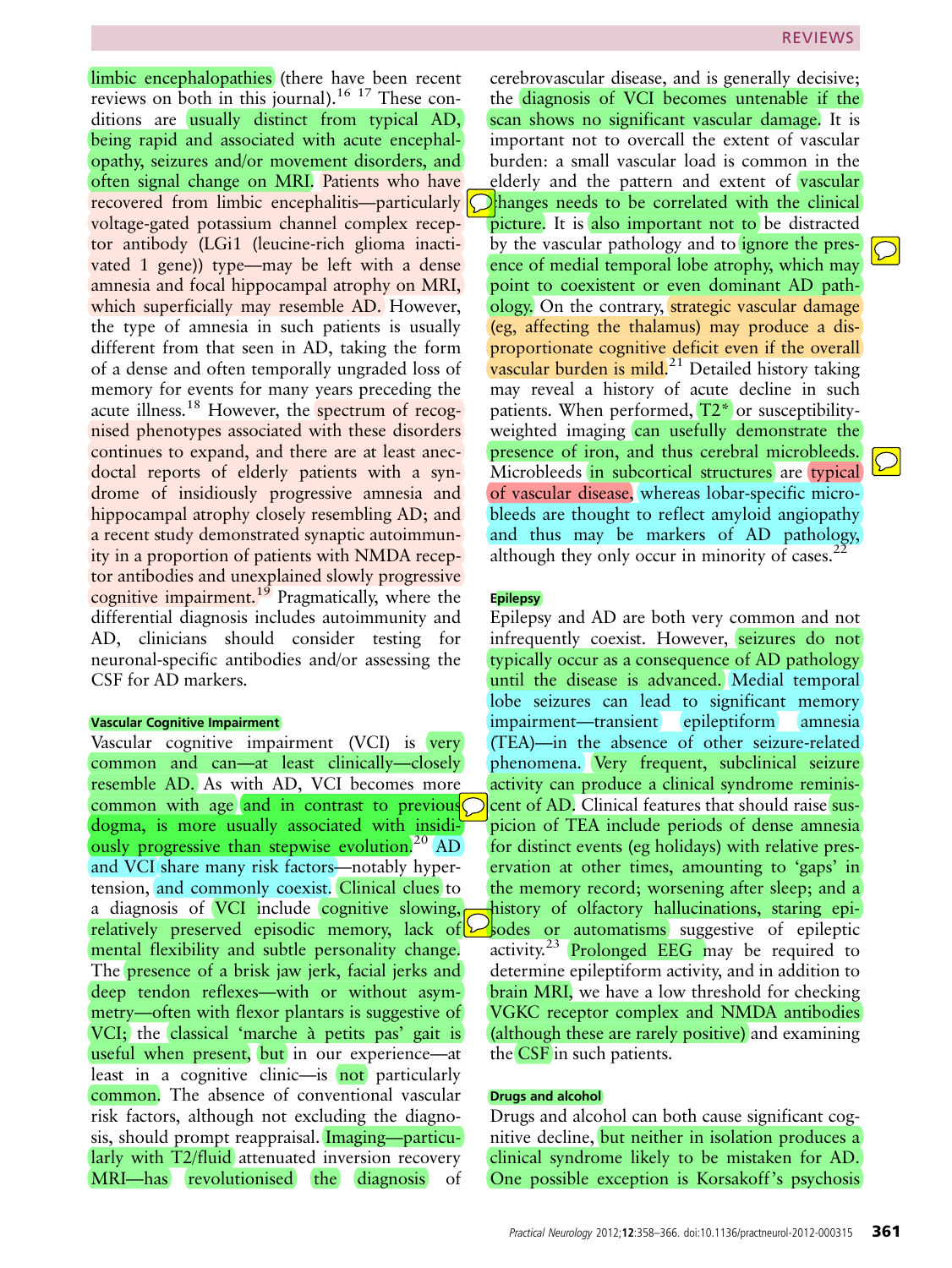where patients have very severe episodic memory impairments, albeit usually without the typical loss of confidence and intellectual blunting that is typical for AD. As well as a history of Wernicke's encephalopathy (if elicited), another potentially useful clinical clue is confabulation, which is common and may be profound in Korsakoff's,24 but at least in our experience, is relatively rare in AD.

# Sleep apnoea

Obstructive sleep apnoea is not an uncommon cause of memory complaints and referral to memory clinics, and can occasionally mimic the clinical manifestations of AD surprisingly closely. As obstructive sleep apnoea is potentially treatable we routinely ask patients and their partners about sleep and snoring; where it is a possibility sleep studies should be performed.

### Other neurodegenerative disorders

AD is most frequently and closely mimicked by other neurodegenerative diseases. Even in specialist centres, the in vivo diagnosis is not infrequently incorrect: in a recent study 88/526 (16.7%) patients diagnosed with clinically probable AD had alternate diagnoses at postmortem; the vast majority (78/88, 89%) of these had other neurodegenerative diseases.<sup>2</sup>

### Frontotemporal lobar degeneration

Frontotemporal lobar degeneration (FTLD) comprises a diverse group of disorders with non-AD proteinopathies including tau and TDP-43. FTLD can broadly be divided into behavioural variant frontotemporal dementia (bvFTD); and primary progressive aphasia.<sup>25</sup> In keeping with all neurodegenerative diseases, at their most extreme these conditions are phenotypically very distinct from 'classical' AD. However, some patients with FTLD pathologies, particularly those with mutations in the  $tau$  gene,  $26$  and some patients with TDP-43 pathology—including individuals who go on to develop FTD/motor neurone disease either on a sporadic basis or due to mutations in the recently identified C9orf72 gene  $27$ —can present with an insidious onset of episodic memory impairment, sometimes with focal medial temporal lobe atrophy resembling AD. We have occasionally seen the progressive anomia of early semantic dementia mistaken for episodic memory impairment, and thus AD, though the semantic dementia syndrome (in particular, the early disintegration of verbal and

semantic knowledge) is highly distinctive and not a feature of typical AD. In difficult cases, demonstration of amyloid deposition using CSF measures of Aβ1–42 (or in due course, amyloid PET) may help to distinguish AD from non-AD pathologies.

Dementia with Lewy bodies (DLB) is the second-most common neurodegenerative cause of later life dementia, and is typically associated with several clinical features that are uncommon in AD. These include significant cognitive fluctuations, motor parkinsonism, hallucinations, REM sleep behaviour disorder and autonomic dysfunction. Consensus clinical criteria, based on these and other features, have high sensitivity and specificity for DLB.<sup>28</sup> However, some patients with postmortem-proven DLB have a clinical course dominated by progressive memory impairment without the emergence of any of these features (case vignette 1). MRI may be helpful in distinguishing AD from DLB on a group level with medial temporal lobe structures typically affected relatively selectively early on in AD but relatively preserved in DLB; this is, however, not always useful on an individual patient basis. DLB often shows evidence of nigrostriatal degeneration on dopamine transporter imaging. However, even with investigations, it may not be possible to distinguish AD and DLB during life: in the absence of motor parkinsonism patients may have negative dopamine transporter imaging. As DLB and AD commonly coexist at postmortem, even an AD-like CSF profile does not exclude concomitant DLB pathology.

A 74-year-old woman was referred with a 2-year history of progressive problems with episodic memory. On examination, she scored 23/30 on the mini-mental state examination (MMSE), and there was evidence for episodic memory impairment and subtle loss of confidence. The neurological examination was normal. MRI showed mild volume loss involving medial temporal lobe structures. Neuropsychometric testing confirmed generalised intellectual underfunctioning and significant episodic memory impairment. A diagnosis of AD was made and she was started on an acetylcholinesterase inhibitor, which improved her attention and memory. Over the following years she began to get lost, and developed progressive cognitive impairments. Seven years into the course of the disease, the MMSE was 5/30.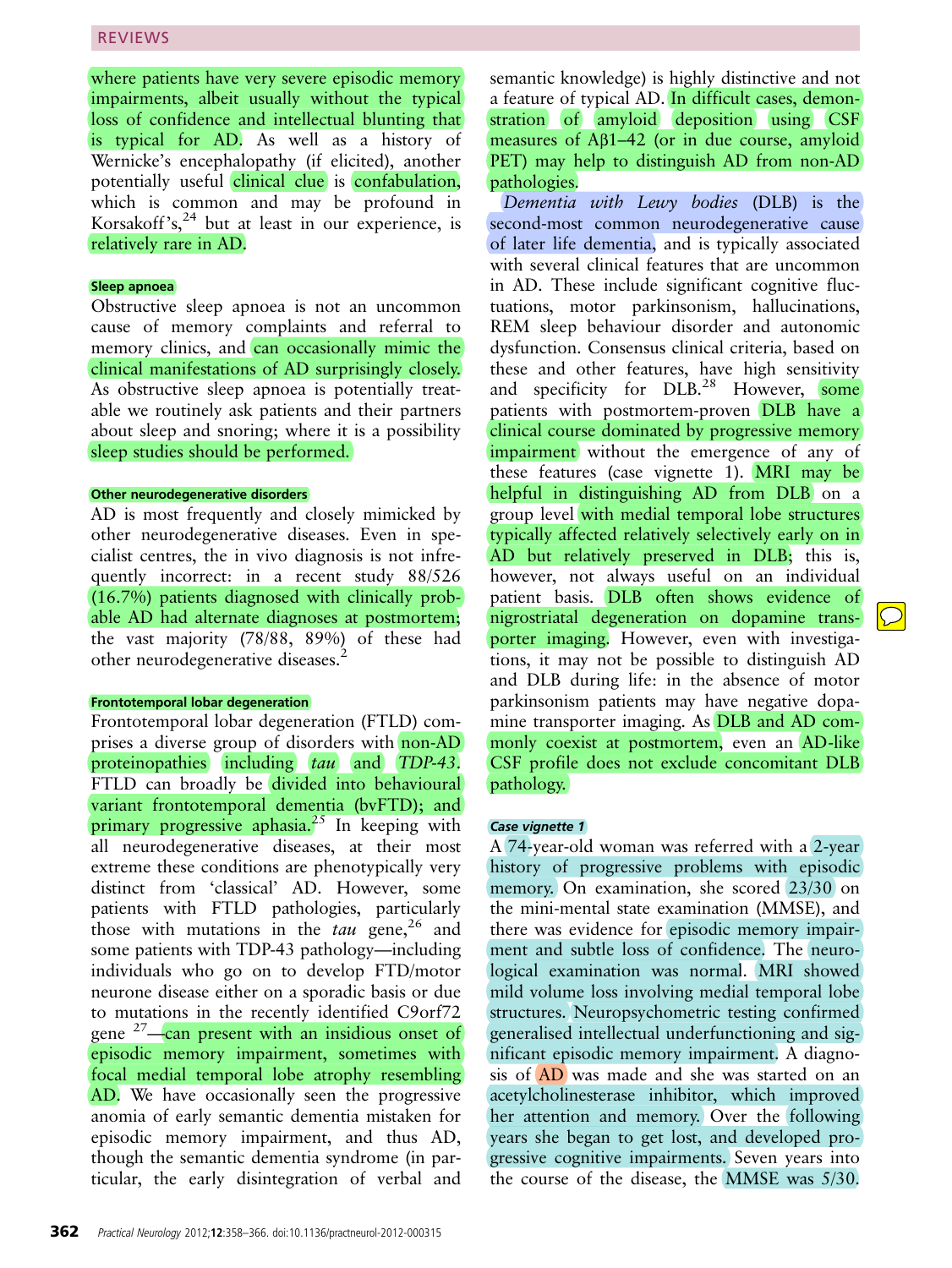There were no Parkinsonian signs, significant fluctuations or hallucinations at any stage during the disease. She died 9 years after disease onset. At postmortem examination, the pathological diagnosis was of DLB without significant AD pathology. This case both demonstrates the difficulties of in vivo diagnosis based on clinical phenotype, but also the value of a trial of acetylcholinesterase inhibition—which may be particularly helpful in the context of Lewy body pathology—where AD is possible.

### Other neurodegenerative conditions

Of the large range of other neurodegenerative pathologies, most do not usually produce a phenotype consistent with AD. Exceptions include *argyrophilic grain disease* or *tangle-only* dementia, which are currently not reliably diagnosable during life.<sup>29</sup> Autosomal-dominant mutations in the *prion* gene can produce a slowly progressive amnestic syndrome indistinguishable from AD.<sup>30</sup> These patients generally have a younger age at onset; the family history, while often informative, may be censored. Very occasionally patients with hippocampal sclerosis can develop a dementia that can be mistaken for AD: whether the hippocampal sclerosis in such cases is occurring on a degenerative, autoimmune, infective or other basis remains unclear.<sup>31</sup> Patients with progressive supranuclear palsy often have significant cognitive and behavioural changes which, although usually very different from those seen in AD, are a conceivable mimic. Such cases, although rare, demonstrate the very real difficulties of determining a definitive diagnosis during life and support the use of well-validated, AD-specific biomarkers in unusual or atypical cases.

# Chameleons: unusual and atypical presentations of AD

A small although significant proportion of patients with AD present in ways that diverge from the typical pattern outlined above.

# Young onset AD

Young-onset dementia is arbitrarily defined as disease onset below 65 years.<sup>32</sup> Of the myriad causes of dementia in this group, AD is still the most common neurodegenerative aetiology. Although some patient with young-onset AD (YOAD) have a disease otherwise indistinguishable from typical, late onset AD, they are more likely to have a non-amnestic phenotype, or autosomal-dominant disease (see below). Patients

with otherwise typical YOAD are more likely to have early and sometimes quite prominent myoclonus, which, combined with their young-onset disease, can cause diagnostic confusion.

# Familial AD

Autosomal-dominantly inherited familial AD (FAD) due to mutations in the APP, Presenilin 1 or Presenilin 2 genes accounts for <1% of all AD. A striking feature of FAD is young age at onset: patients with these mutations can present as early as the fourth decade. In contrast, at least in our experience, sporadic AD presenting before the age of 50 years is very uncommon. Aside from their young-onset age, patients with FAD may otherwise have a fairly typical disease course, typically presenting with episodic memory impairment progressing to involve other cognitive domains over time. Several phenotypic variants can, however, be associated with specific mutations (reviewed in detail by Ryan and Rossor $33$ ). These include patients with prominent language impairment; and those with behavioural and psychiatric changes sometimes sufficient to be mistaken for frontotemporal dementia. To date, FAD has not been associated with visual (posterior cortical atrophy) variant AD (see below). Neurological signs are more prominent in FAD than sporadic AD: myoclonus and seizures are common, with certain mutations being associated with spastic paraparesis, extrapyramidal signs or cerebellar ataxia. Patients with APP duplications have a very high frequency of seizures, white matter signal change on MRI and prominent amyloid angiopathy. Two important clinical points are that the absence of a family history does not preclude a diagnosis of FAD, particularly if the family history is censored; and that certain mutations can also be associated with  $\sum$ late-onset FAD.<sup>34</sup>

### Posterior cortical atrophy

In posterior cortical atrophy (PCA), as the name suggests, the burden of the disease is at least initially focused on the **parietal**/occipital rather than temporal lobes: this syndrome has recently been reviewed in detail. $35$  Patients with PCA are typically young (50–65 years), but not exclusively so. Patients often have early anxiety, followed by the emergence of problems centred on combinations of visual processing, praxis, calculation and spelling, with relative preservation of memory, naming and executive function (case vignette 2). Imaging can be normal, but MRI often shows focal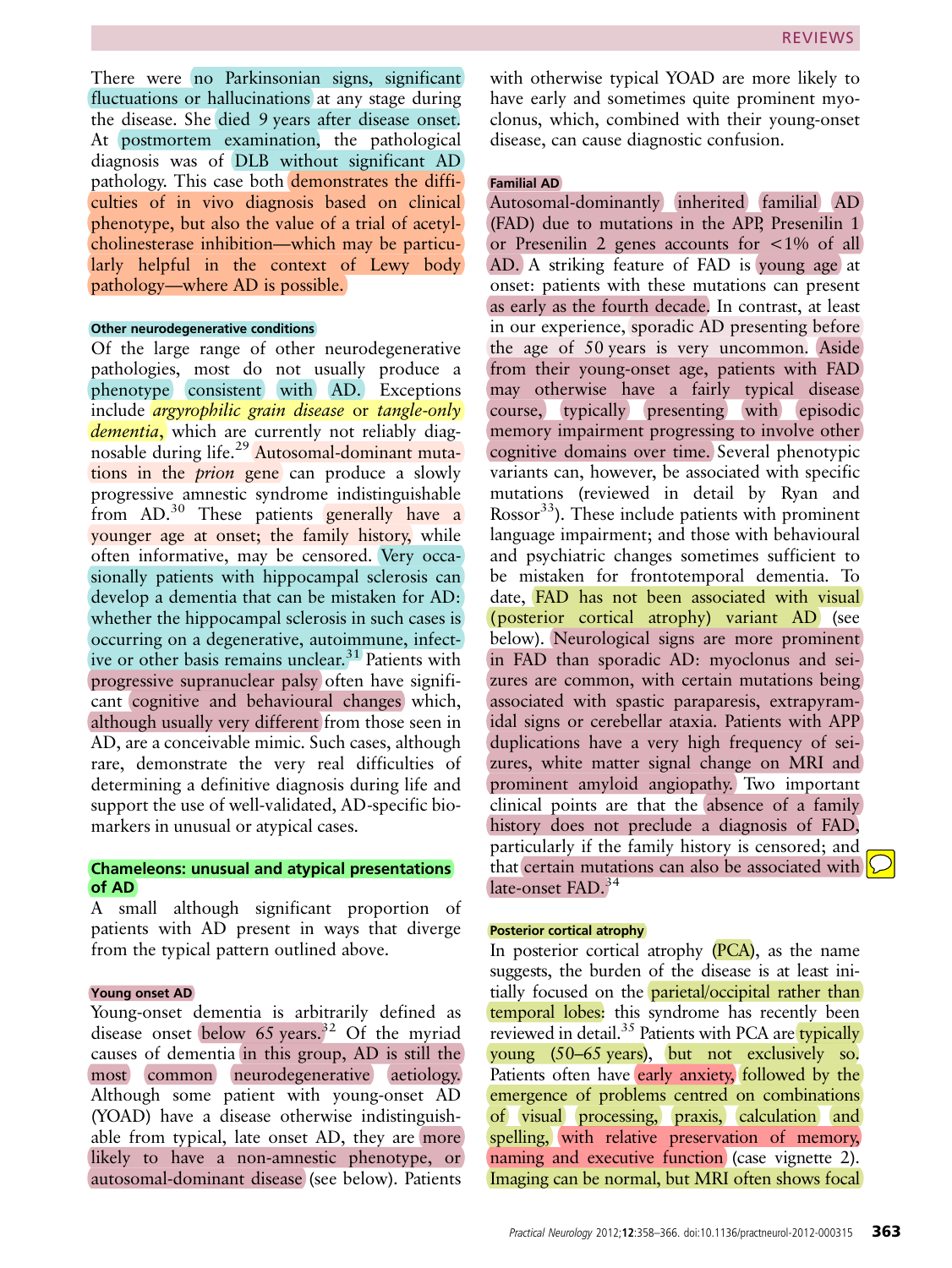

Figure 1 Coronal volumetric 1.5 T MRI scan from case vignette 2 shows marked parietal lobe atrophy. The hippocampal volumes were by contrast preserved.

posterior atrophy (figure 1) and PET/SPECT hypometabolism. Patients are not infrequently initially dismissed as functional, and/or referred to opticians or ophthalmologists, before a diagnosis is made.

A 55-year-old man presented with a 3-year history of progressive problems in several cognitive domains including calculation, spelling, dressing and performing complex tasks. There were no significant problems with memory, or of personality change. On examination, the MMSE was 28/30, and there was finger myoclonus. Bedside and formal **neuropsychometric** testing showed significant parietal lobe dysfunction with impaired spelling and calculation, and prominent dyspraxia. He could not identify fragment letters. There were mild word-finding difficulties, but episodic memory was relatively spared. The MRI scan showed mild generalised atrophy, with prominent parietal lobe volume loss (Figure 1). There was progressive cognitive impairment over the following years, although significant **memory** decline was not evident until 7 years after disease onset. He developed seizures 8 years into the course of the disease, and died 1 year later. Postmortem examination of the brain confirmed severe Alzheimer pathology.

### AD presenting with language disturbance

For some patients with AD, **progressive language** decline is the presenting feature.<sup>36</sup> These cases include those with a fairly specific AD-related syndrome—*logopenic aphasia* (LPA)—and those with a syndrome overlapping with **progressive** non-fluent aphasia (PNFA) or, less commonly, semantic dementia (SD). In LPA, speech is typically hesitant, with long word-finding pauses, prominent anomia, reduced digit span, particular difficulty repeating phrases and sentences compared with single words, and the early emergence of associated dominant parietal deficits. Clinically, a minority of patients with a PNFA or SD syndrome have underlying AD pathology. Such cases can closely resemble language cases with the more typical non-AD pathologies. In contrast to typical AD, in language-led syndromes, the MRI scan is more likely to show asymmetrical atrophy; and in SD there is usually strikingly focal involvement of the anteriordominant temporal lobe. CSF and/or amyloid PET may help to confirm or refute the presence of AD pathology.

### Frontal or dysexecutive AD

Early behavioural changes—either disinhibition or apathy—characterise the bvFTD syndrome: while most cases are due to non-AD pathologies, some of these patients have AD at postmortem.<sup>37</sup> Prominent episodic memory impairment may be a feature in these cases but no clinical or structural neuroimaging features reliably differentiate AD from non-AD pathologies in the bvFTD spectrum, and this remains one of the most diagnostically challenging of the AD chameleons. CSF and amyloid PET biomarkers may prove decisive but their role is not yet established.

### Corticobasal syndrome due to AD

Corticobasal syndrome is an **asymmetric**, akinetic-rigid, levodopa resistant syndrome, with additional features including apraxia, cortical sensory loss, focal myoclonus, dystonia and alien limb phenomena. It is increasingly recognised that cognitive decline is part of the protean corticobasal syndrome; this may take the form of language impairment, executive or behavioural dysfunction, or posterior cortical deficits overlapping the syndrome of PCA. This phenotypic variation is underpinned by wide histopathological heterogeneity; recent studies have demonstrated that  $15-20\%$  of cases are due to AD pathology.<sup>38</sup>

# Rapid AD

While AD is typically slowly progressive, it may be much more rapid, sufficiently so that brain biopsy has been performed in some cases, principally to exclude cerebral vasculitis (case vignette 3).<sup>39</sup> Atypical features reported in rapid AD include myoclonus, gait ataxia, extensor plantar responses,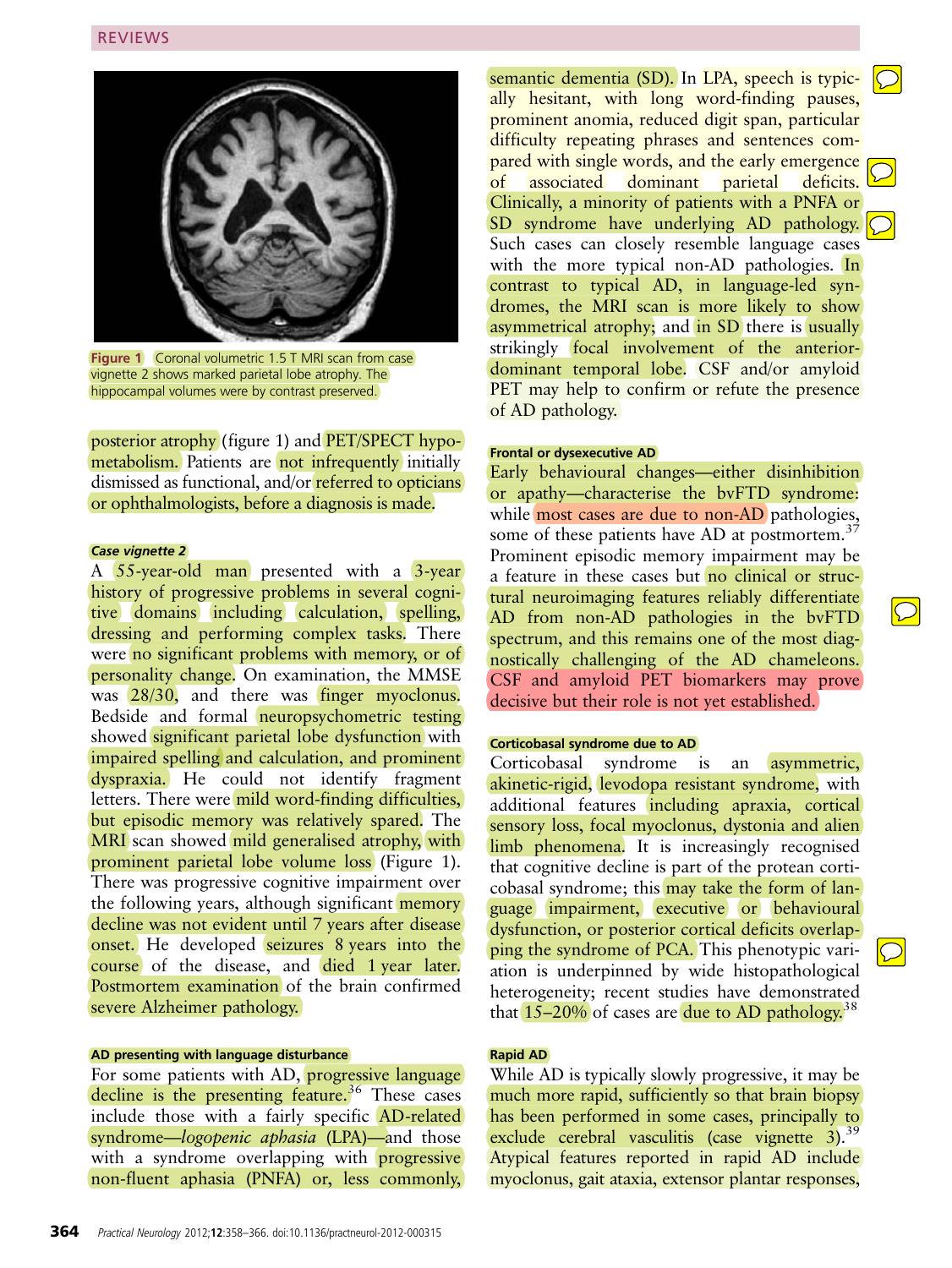hallucinations, aphasia and falls, sometimes sufficient to suggest prion disease.<sup>40</sup> In such cases, imaging and CSF studies are particularly valuable. Although the mechanisms are not entirely clear, there is likely to be some overlap between AD, and rare cases of inflammatory cerebral amyloid angiopathy.

A 59-year-old woman presented with a 14-month history of progressive memory decline accompanied by myoclonus and generalised tonic–clonic seizures. There was no relevant medical or family history. On examination, she showed severe widespread cognitive impairment, myoclonus and brisk tendon reflexes. Blood screens were normal. Brain MRI showed mild generalised atrophy with no signal abnormalities. An EEG showed multifocal epileptiform changes with a diffuse excess of slow activity. CSF examination showed normal basic constituents and negative oligoclonal bands. A right frontal lobe biopsy, performed to exclude cerebral vasculitis, revealed the features of AD, with no evidence of vascular or other superadded pathology.

# **Conclusions**

AD generally presents as a slowly progressive amnestic syndrome in later life, but there are several conditions that can mimic AD; conversely AD can mimic a range of other conditions. The high prior likelihood that an elderly individual with cognitive impairment has AD should not preclude consideration of other causes, and in particular it is always important to consider 'reversible' or treatable conditions, even if they are rare. Aside from endogenous variation in the AD phenotype, a further issue (particularly in older patients) is the real possibility of mixed pathology, eg, superadded vascular damage or Lewy body pathology, which may modify the AD phenotype. In many cases, careful history taking and bedside assessment can help to define atypical or unusual cases, but standard investigations —particularly MRI and neuropsychology—can be very useful in assessing the likelihood of AD versus other conditions. Pragmatically, while we advocate attempting to arrive at a diagnosis with  $\mathcal{D}_k$ . reasonable certainty, we have a low threshold for empirical trials of treatment for AD in patients with an AD-like phenotype or one of the canonical chameleon syndromes (particularly PCA and LPA). This situation will, however, be transformed by the advent of targeted disease-

modifying therapies with the potential both for substantial benefit but also side effects. This prospect lends impetus to the search for new and robust in vivo biomarkers of AD pathology: such biomarkers are already beginning to revolutionise differential diagnosis, and will continue to do so as they are more widely adopted.

Acknowledgements We thank Lorna Harper for the help with preparation of brain images. The Dementia Research Centre is an Alzheimer's Research UK Coordinating Centre. This paper was reviewed by Andrew Budson, Boston, USA, and Robin Corkill, Cardiff, UK.

Contributors Both authors contributed to the writing of this paper.

Funding This work was supported by the National Institute for Health Research (NIHR) Biomedical Research unit in Dementia based at University College London Hospitals (UCLH) and University College London (UCL). The views expressed by the authors are not necessarily those of the NHS, NIHR or the Department of Health. Dr Schott is a HEFCE Clinical Senior Lecturer and receives funding from Alzheimer's Research UK and the Alzheimer's Society. Dr Warren is in receipt of a Wellcome Trust Senior Clinical Fellowship (Grant No. 091673/  $Z/10/Z$ ).

### Competing interest None.

Provenance and peer review Commissioned, externally reviewed.

### References

- 1. Dementia UK. 2007:1–189.
- 2. Beach TG, Monsell SE, Phillips LE, et al. Accuracy of the clinical diagnosis of Alzheimer disease at national institute on aging Alzheimer disease centers, 2005–2010. J Neuropathol Exp Neurol 2012;71:266–73.
- 3. Murray ME, Graff-Radford NR, Ross OA, et al. Neuropathologically defined subtypes of Alzheimer's disease with distinct clinical characteristics: a retrospective study. Lancet Neurol 2011;10:785–96.
- 4. McKhann G, Drachman D, Folstein M, et al. Clinical diagnosis of Alzheimer's disease: report of the NINCDS-ADRDAWork Group under the auspices of Department of Health and Human Services Task Force on Alzheimer's disease. Neurology 1984;34:939–44.
- 5. Budson AE, Solomon PR. New diagnostic criteria for Alzheimer's disease and mild cognitive impairment for the practical neurologist. Pract Neurol 2012;12:88–96.
- 6. Fitzpatrick AL, Kuller LH, Lopez OL, et al. Survival following dementia onset: Alzheimer's disease and vascular dementia. J Neurol Sci 2005;229–230:43–9.
- 7. Knopman DS, DeKosky ST, Cummings JL, et al. Practice parameter: diagnosis of dementia (an evidence-based review). Report of the Quality Standards Subcommittee of the American Academy of Neurology. Neurology 2001;56:1143–53.
- Blennow K, Hampel H, Weiner M, et al. Cerebrospinal fluid and plasma biomarkers in Alzheimer disease. Nat Rev Neurol 2010;6:131–44.
- 9. Herholz K. Perfusion SPECT and FDG-PET. Int Psychogeriatr 2011;23(Suppl 2):S25–31.
- 10. Klunk WE. Amyloid imaging as a biomarker for cerebral β-amyloidosis and risk prediction for Alzheimer dementia. Neurobiol Aging 2011;32:S20–36.